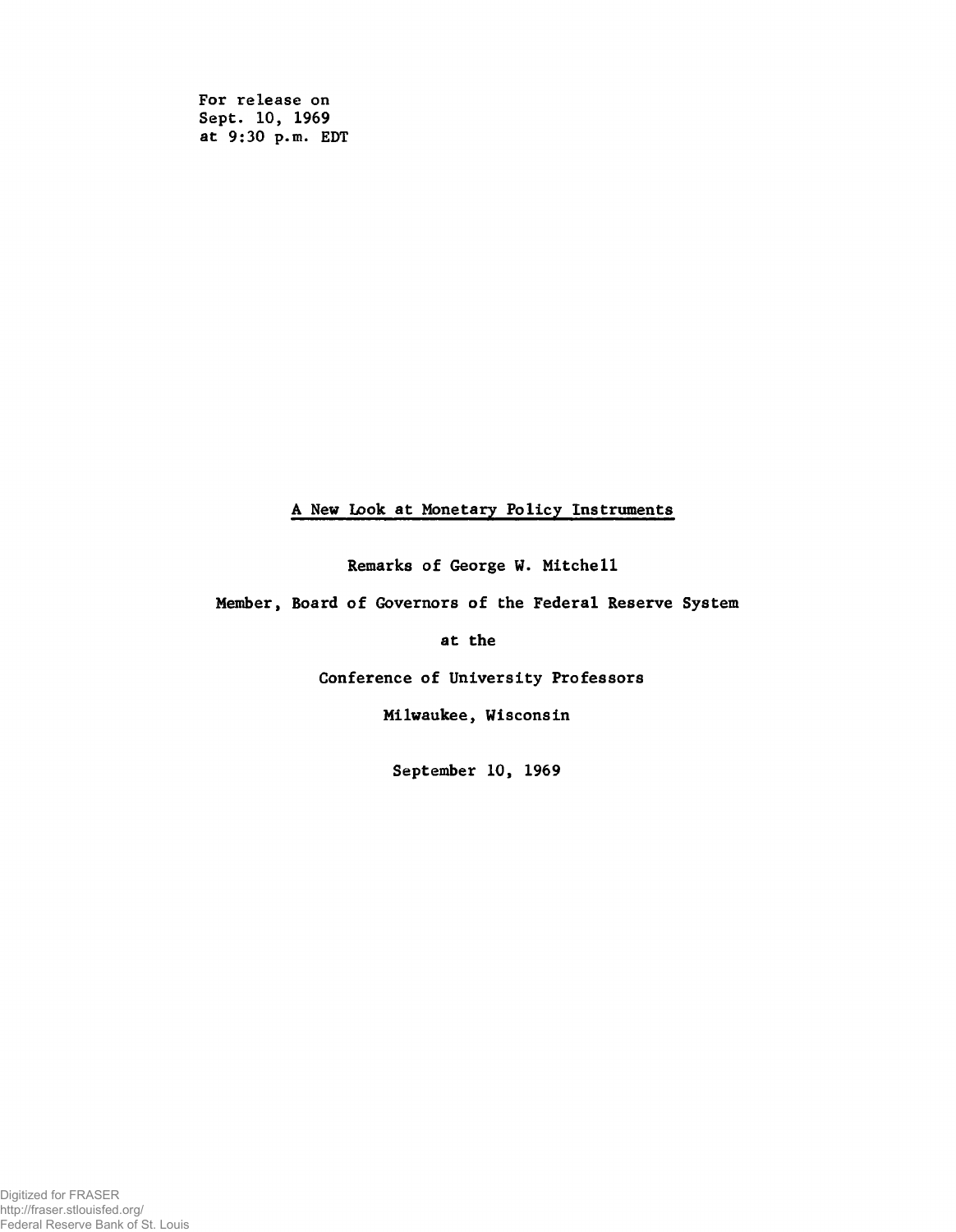## A New Look at Monetary Policy Instruments

There has always been, I suspect, a gulf of sorts separating monetary practitioners from productive contact with monetary theorists. The reason is not, as is often implied, that central bankers are always obtuse or that all monetary theorists are obscurantists. Their differing interests and responsibilities shape quite different appraisals and understanding of the monetary environment and quite different time horizons in their thinking. Some say the difficulty lies in the lengthy gestation interval between central bankers' college training and the assumption of responsibility for their country's monetary practices. However, there is some question as to how much of the blame or credit for monetary practices in the fifties and sixties should be attributed to the theories taught in the twenties and thirties.

Particularly in view of the rapid developments both in the field of monetary theory and in the arena of financial experience, obviously what is needed is some method of keeping monetary theory and practice in much closer touch. Conferences such as this one and meetings which the Board of Governors and the Federal Reserve Banks periodically hold with academic economists, as well as those in business and commercial banking, are useful in exposing shortcomings in both theory and practice.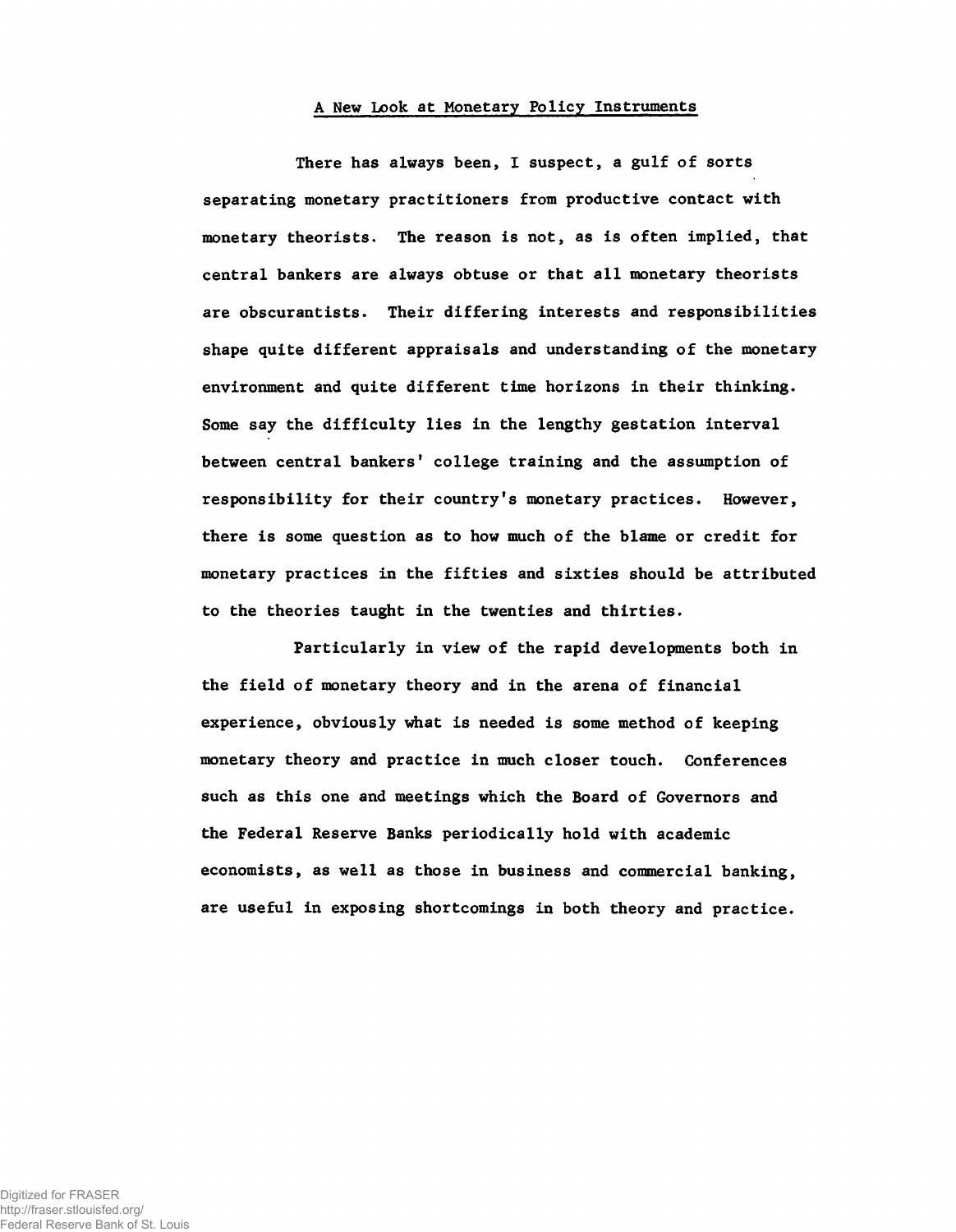Today, I propose to discuss two questions of long-run interest but with current overtones in which monetary practitioners and monetary theorists are involved:

- 1. Is it necessary, or at least desirable, in order to enforce monetary restraint to restrict the access of commercial banks and other financial intermediaries to domestic money and credit markets?
- 2. Should the Federal Reserve place greater reliance on monetary and credit aggregates in guiding and gauging its activities?

The first question centers on the role of regulatory or statutory ceilings limiting the rates of interest that can be paid on time deposits. Since most major units in the banking system have become heavily dependent on time deposit intermediation to achieve their growth objectives, rate ceilings are said to be the real barricade to bank credit expansion and thus vital to the potency of monetary restraint. Moreover, restraint is said to be jeopardized if rate ceilings are rendered partially ineffective by banks turning to new money and capital market instruments or to unconventional asset and liability management techniques to capture loanable funds through nondeposit channels.

If banks and other depository institutions can significantly dilute monetary restraint by one technique or another, is it necessary to develop additional tools for achieving adequate credit restraint? This might be done, for example, by imposing reserve requirements on assets instead of deposits. Such requirements could be differentiated

-2-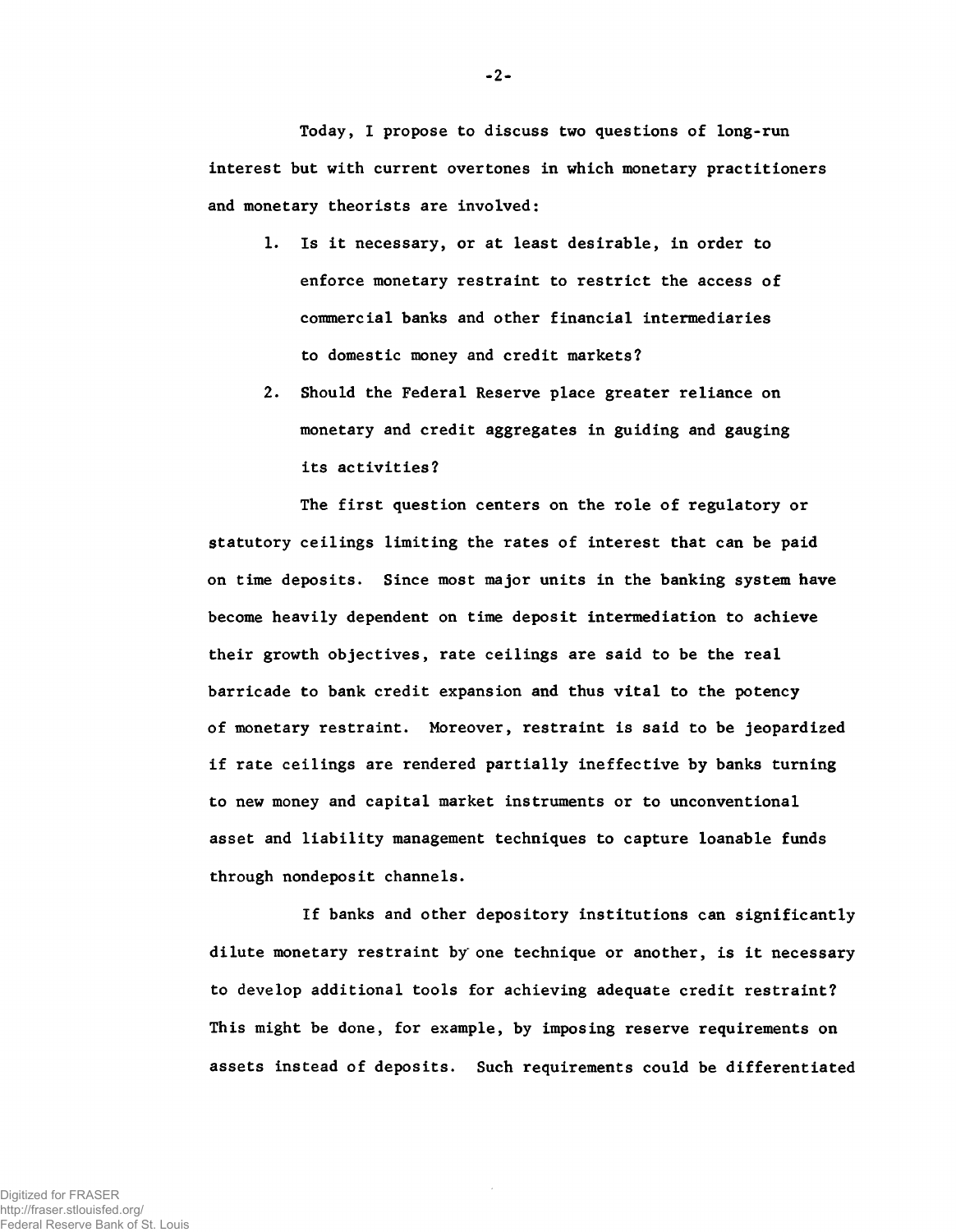by type of asset or by changes in holdings. Another possibility is an enlargement in the definition of deposits to cover additional, if not all, kinds of banking liabilities. $\frac{1}{x}$  As in the case of assets. various type of liabilities or changes in holdings could be subjected to differential requirements.

There is also the possibility of extending the reserve requirement to bank competitors or affiliates functioning as intermediaries directly or through money and credit markets.

National banks may not have liabilities outstanding to exceed 100 per cent of their paid-in unimpaired capital stock and 50 per cent of their unimpaired surplus excepting, of course, deposits or drafts drawn against them. There are several other items excepted by law or regulation but the main categories pertinent to this discussion are Federal Fund transactions, repurchase agreements and acceptances of bills payable abroad. The aggregate limitation on National Banks amounted to about \$12 billion (December 31, 1968), compared to total deposits of \$259 billion.

Several of the largest banking States do not have limitations on indebtedness, including New York, Illinois, and, with minor exceptions, Massachusetts. Thirteen States, including California, Ohio and Texas, have restrictions approximating the sum of capital and surplus. State member and non-member insured banks' total of capital and surplus as of December 31, 1968 was \$9 billion compared to total deposits of \$176 billion.

-3-

<sup>1/</sup> Banking liabilities other than deposits are subject to leverage limits in laws covering National Banks and in many State Banking Codes. But statutory limitations on bank borrowings have not been a very confining influence on the flexible use of this source of funds up to now because of numerous exceptions to such limitations and because of the relative ease with which banks have been able, under normal conditions, to purchase time funds. However, if monetary constraints were long continued it is more than likely that debt ceilings would become operative and important limitations for some banking institutions.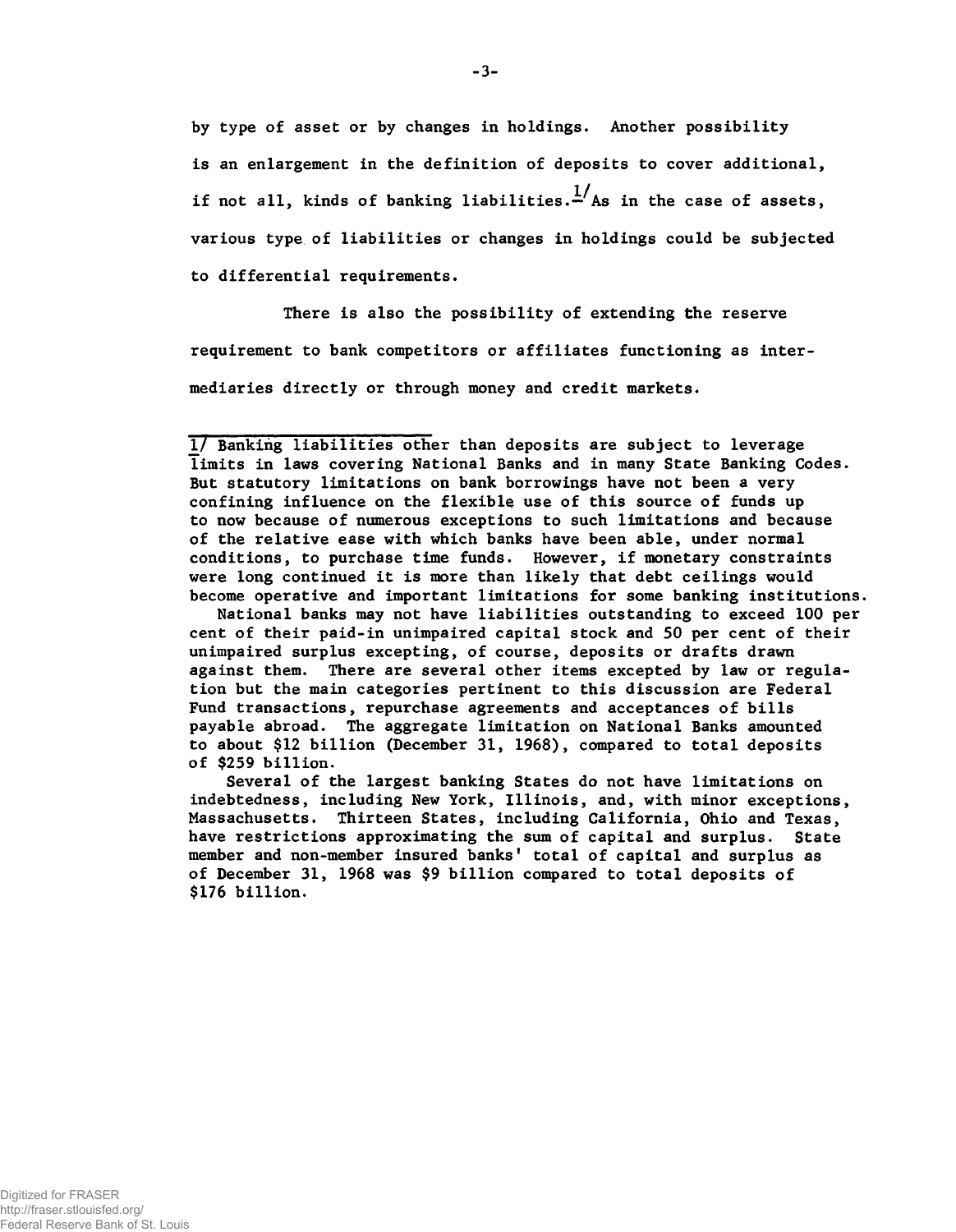The avenues for extending credit, on the one hand, and of expanding or reinforcing the scope of monetary restraint on the other, are virtually unlimited in our highly organized economy--the question to be faced is, however, are new monetary control techniques required, and could they work more efficiently and surely in attaining policy goals.

The commercial bank can be regarded as a primary transmission link of monetary actions— particularly those actions involving changes in the rate at which reserves are supplied. But it does not necessarily follow that banks or their customers absorb or enjoy the full impact of Federal Reserve open market or reserve requirement actions. For example, banks under reserve restraint and losing deposits, or gaining them at a reduced rate, can, by selling securities, restore their liquidity by finding someone in the market willing to reduce his. Re-achieving a given liquidity position in order to accommodate loan demands is not ordinarily costless for the bank--its asset sales under restraint conditions are likely to result in transactions losses or, alternatively, some yield loss if more liquid assets are held to avoid such losses. In this sense some monetary restraint bites into bank management at the outset and is not shiftable.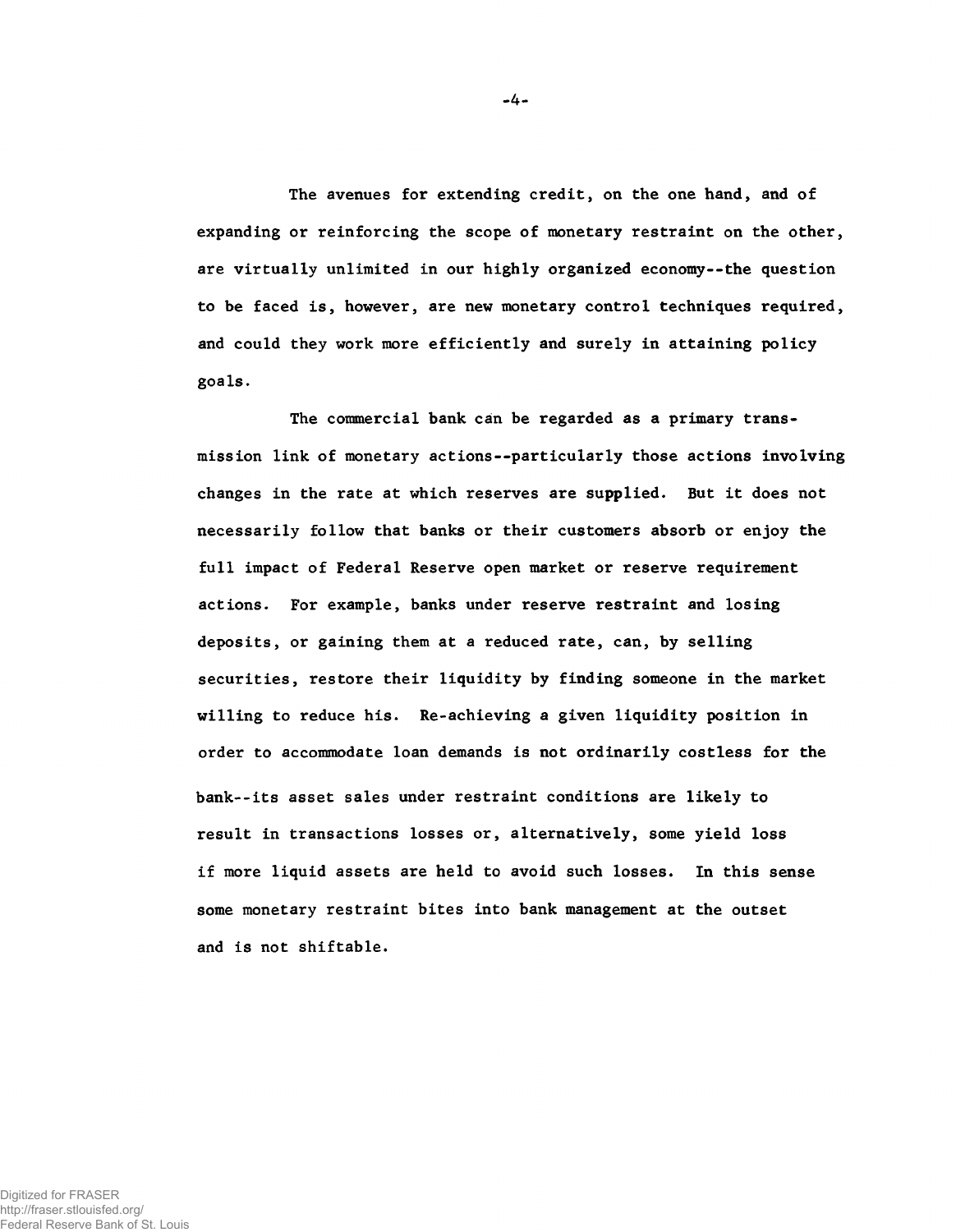Increases in reserve requirements likewise have shiftable and non-shiftable components. The meeting of higher requirements shifts assets from an earning to a non-earning category and thus adversely affects bank net income but the ability to meet customer requirements may be retained in whole or in part by security sales, borrowing, or more aggressive promotion of demand and time deposits. If bank links to money and capital markets are convenient and well established, banks can be expected to shift a larger share of monetary restraint toward those markets by outright or conditional asset sales, borrowings and the attraction of deposits.

In general over the past decade, commercial bank shares of the flow of funds have shrunk markedly in periods of tight money, but have expanded even more in the intervening periods of easier credit conditions. 1967 and 1968 were the lush years of the decade for bank intermediation; market shares were 44 and 39 per cent, respectively, compared to 26 per cent in 1960. Monetary restraint in 1966 reduced banking's share to 25 per cent--a decade low. But the record low may go to 1969 since banking's share for the first half is now estimated at only 15 per cent.

Other depository institutions (savings and loan associations, mutual savings banks and credit unions) as a group, in contrast

-5-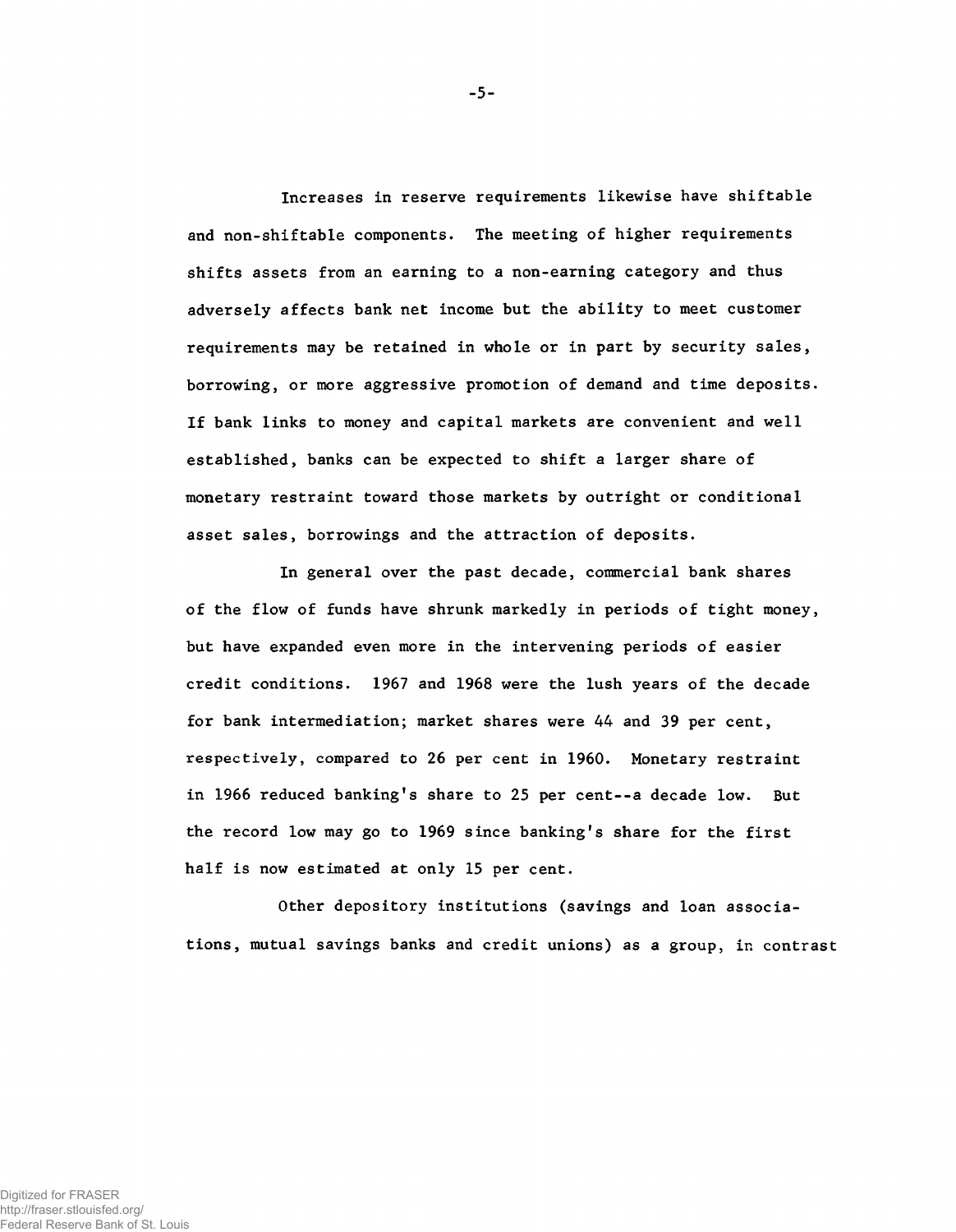to commercial banks, have been experiencing a general decline in their market shares in the 1960's. They started the decade with a 30 per cent of the market and dropped to a low, excluding the monetary restraint years of 1966 and 1969, of 20 per cent in 1967 when commercial banks were hitting their peak of 44 per cent.

Essentially all depository institutions are under rate ceiling limitations similar to those for banks and are also vulnerable when monetary restraint widens the gap between deposit and market interest rates. Their market share in 1966 was 10 per cent— so far this year it is running at a seasonally adjusted rate of 14 per cent, not too different from their 1968 position.

In the sixties, the larger banks have moved aggressively to broaden and diversify their contact with the money and credit markets. They have been particularly aggressive in bolstering their deposit bases by the solicitation of time deposits. But opportunities are not confined to deposits as is evident from a comparison of outstandings of major categories of money market instruments now and seven years ago.

Among market instruments, Euro-dollar borrowings, commercial paper of holding company affiliates, and repurchase agreements have provided the most important sources of funds to banks to offset the disintermediation in their time deposits over the past eight months. Eurodollar borrowing from mid-January (the year-end level is not used because it was influenced by a very large and very temporary reversal) has

-6-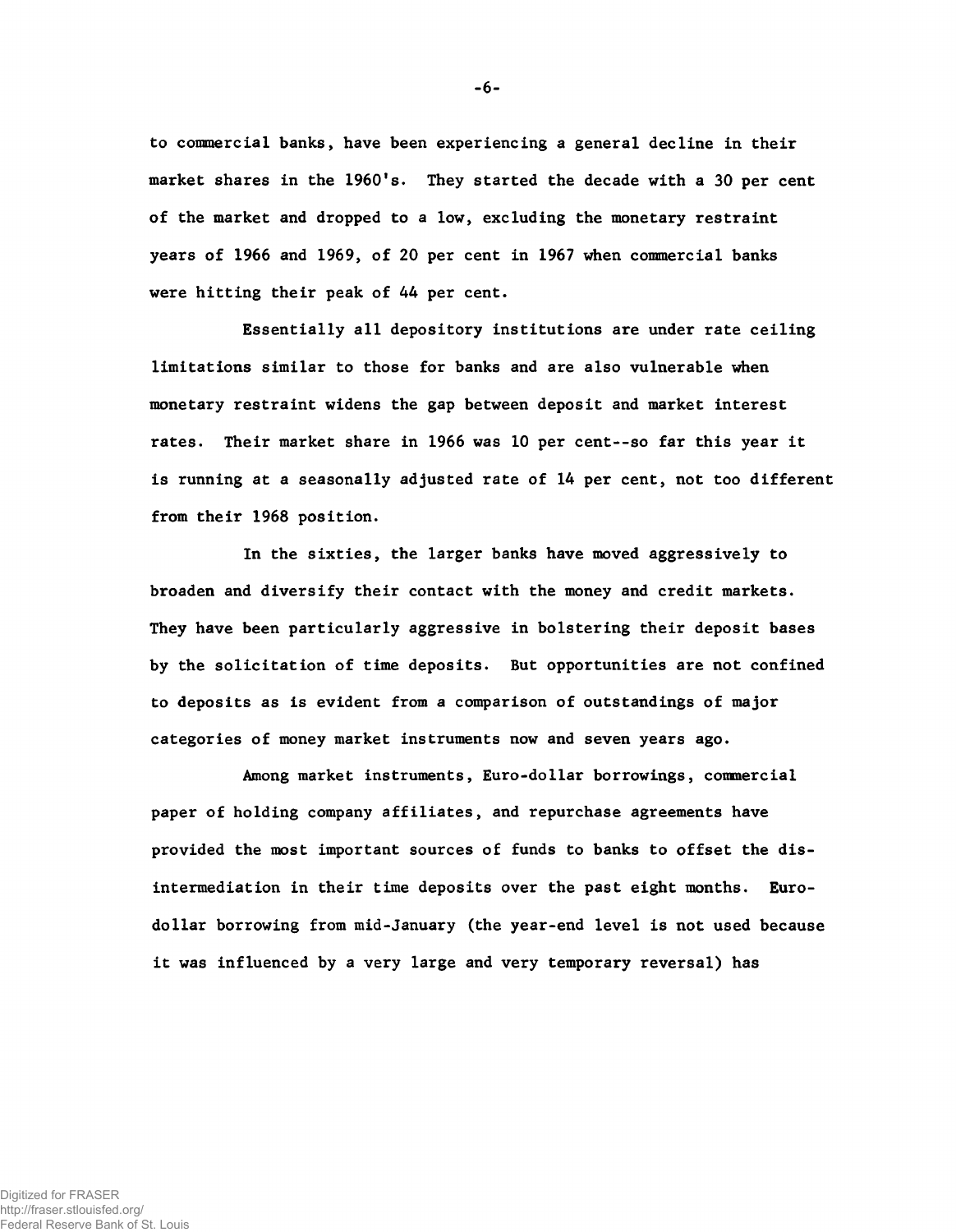increased about \$6 billion, commercial paper has provided nearly \$2 billion and repurchase agreements about \$1.0 billion (at one time as much as \$1.3 billion). In all, these and other miscellaneous arrangements have provided at least \$10 billion of resources to the banking system from domestic and international markets. $\frac{1}{4}$ 

1*J* Non-deposit Fund-Raising Devices Used by U.S. Banks

- A. Euro-dollar and related transactions
	- 1. Bank head office borrowing from foreign branch
	- 2. U.S. bank borrowing from foreign bank, directly or through broker
	- 3. U.S. bank sale of assets to foreign branch
		- a. Under repurchase agreement
		- b. Outright
	- 4. Customer shift to borrowing from foreign branch
		- a. U.S. resident customer
		- b. Foreign customer
- B. Selected Domestic non-deposit liabilities 1. Repurchase agreements on U.S. Government and agency securities
- C. Liabilities issued by bank holding company or its non-bank affiliate (with proceeds transferred to bank directly or indirectly)
	- 1. Commercial paper
		- a. Sold by bank holding company
		- b. Sold by non-bank affiliate
	- 2. Other liabilities
		- a. Issued by bank holding company
		- b. Issued by non-bank affiliate
- D. Contingent liabilities incurred by bank
	- 1. Documented discount notes
	- 2. Ineligible bankers acceptances (usually domestic transactions)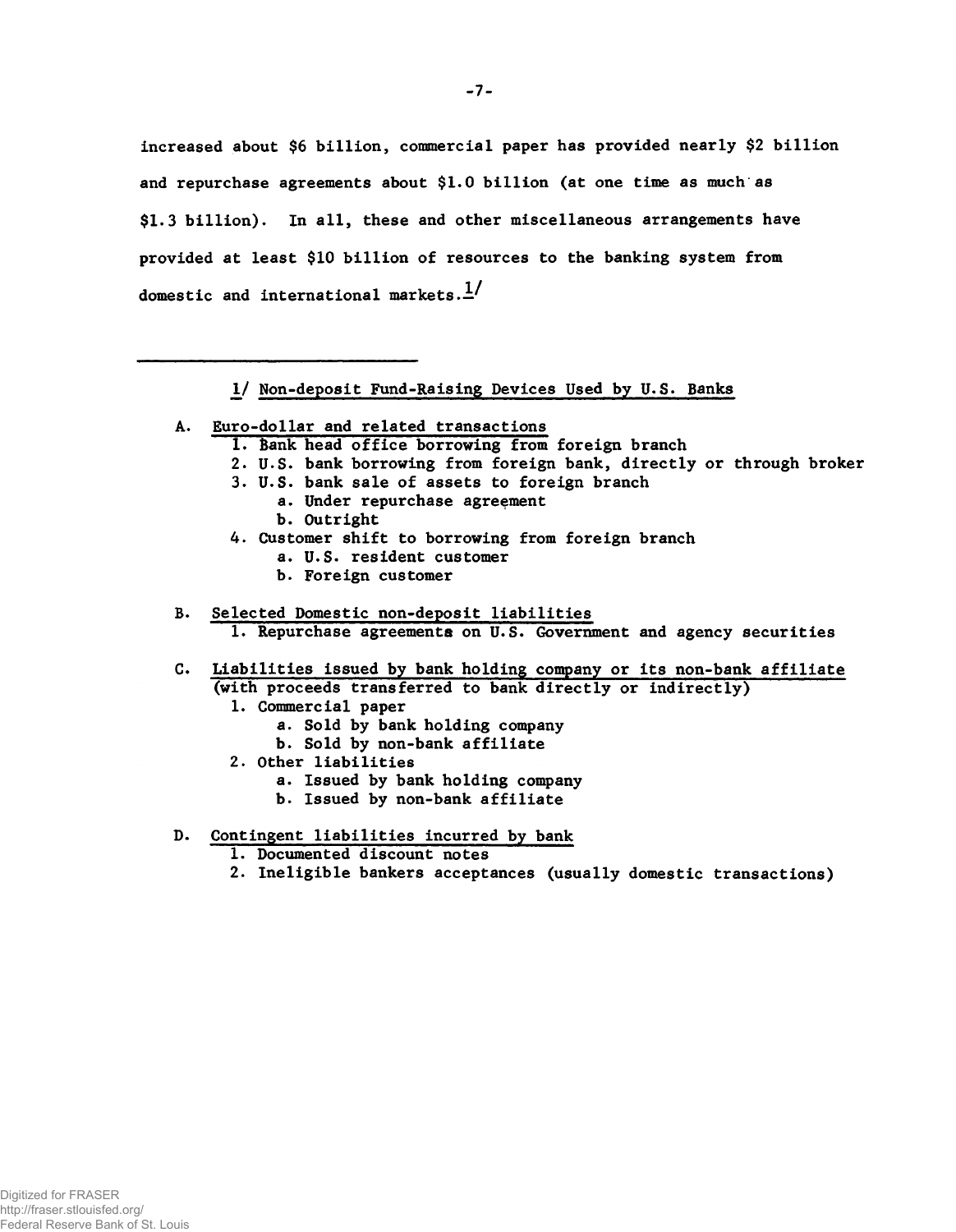This magnitude should be related to deposit trends thus far in 1969. Through August time and savings deposits showed a seasonally adjusted decline of about \$10 billion (an annual rate of \$15 billion or -8.0 per cent). The demand deposit component of the money supply, seasonally adjusted, rose about \$2.0 billion (an annual rate of \$3.0 billion or +2.0 per cent). Government demand deposits declined \$1.5 billion. In the aggregate, seasonally adjusted, net demand, time and savings deposits have declined about \$10 billion in the first eight months of the year.

There is no way of knowing what bankers' expectations of 1969 deposit trends were when they were making loan commitments and investment decisions early in 1969. No doubt many were underestimating the intensity of monetary restraint they have had to face and many more were looking for an early turn-around in policy. But had they been significantly influenced by the experience of the past four years, their frame of reference for deposit growth would have been in the range of annual total deposit increases of \$25-\$35 billion, with the exception of a \$14 billion increase in the "crunch" year of 1966. If they had given particular attention to time and savings aggregates, annual flows, excluding 1966, were \$20 billion or more; 1966 was up \$13 billion. There is little in the past record which would have caused them to prepare for the sizable shrinkage which has taken place so far in 1969. It is small wonder, therefore, that they have turned to such an aggressive exploitation of deposit substitutes. $\frac{1}{n}$ 

-8-

*<sup>1</sup>/* Some bankers have had greater reason for developing additional sources than others. While time and savings deposits of all member banks showed a -11.8 per cent annual rate of change through August, those of Reserve City Banks were dropping off at.  $-24.9$  per cent pace. Even taking into account a somewhat better showing on net demand balances than country banks, the Reserve City Banks: total set deposits fell at a 11.7 per cent rate compared to 5.6 per  $\frac{1}{2}$ ent. for all members.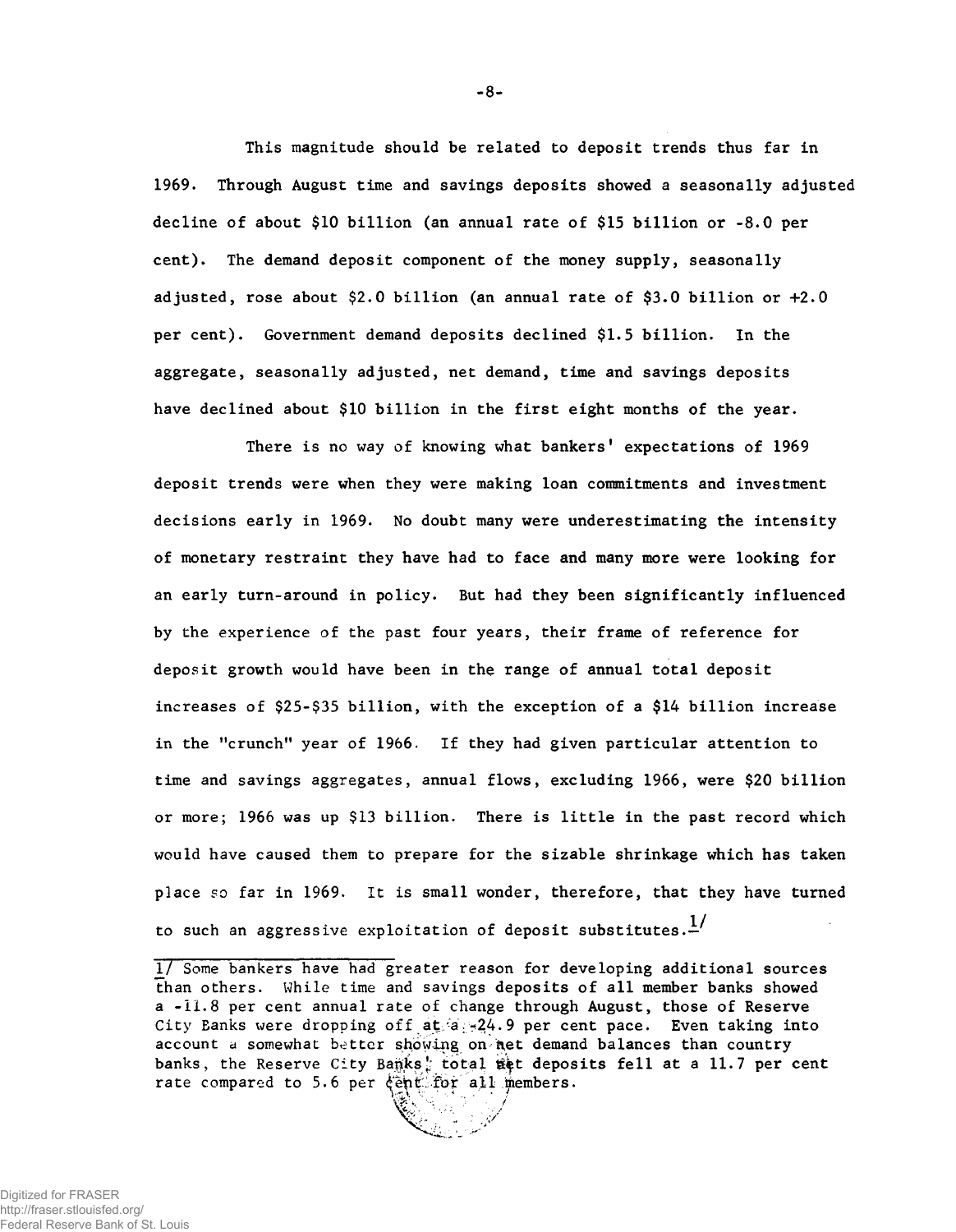As banks extended in scope and magnitude their access to money and credit markets in 1969, apprehension that such techniques were undermining the force of monetary restraint grew despite the magnitude of the change in deposit flows.

On July 24, 1969 (effective August 25, 1969) the Board of Governors adopted amendments to Regulations D (governing member bank reserves) and Q (governing the payment of interest on deposits) restricting the use of repurchase agreements by commercial banks. This was done by making the bank liabilities on such agreements deposit liabilities provided the agreements had been entered into with nonbanks and on assets other than Treasury securities and agency issues.

The purpose of the regulation was to prevent banks from borrowing on their portfolios of loans, mortgages, and muncipal securities and thus to obtain funds for other lending and investment or to meet liquidity needs. The constraint of Regulation Q ceilings applied to such transactions as it would to time deposits generally. However, if an RP could be arranged at a ceiling rate because of some customer relationship and in spite of a non-competitive rate handicap, the amount obtained would be subject to reserve requirements.

This action not only had the effect of limiting the banking system's access to money and credit markets but also to downgrading mortgages and municipal securities as liquidity assets relative to Treasury and agency issues.

- 9-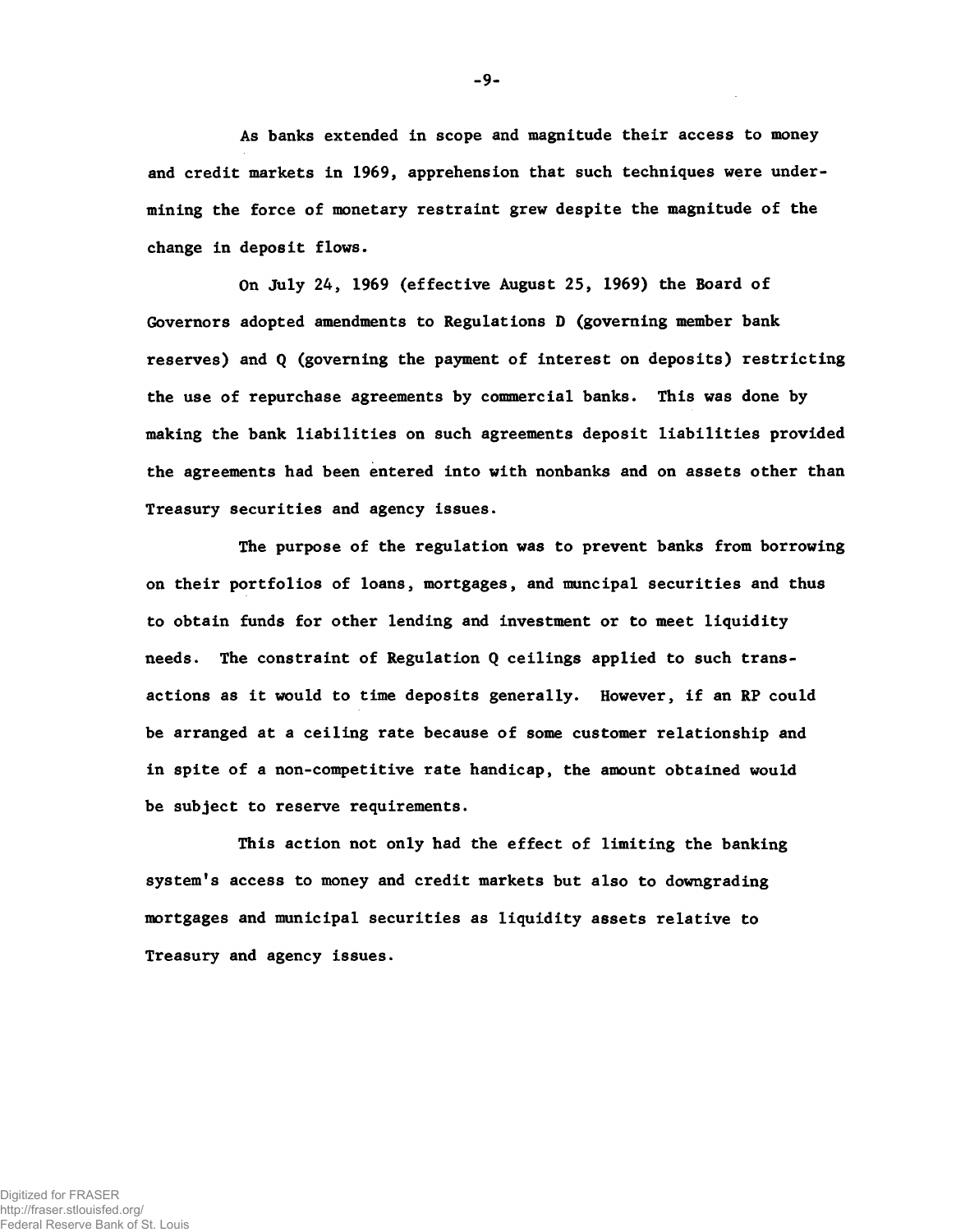Commercial loans have also been used in repurchase agreements but much less frequently. The aggregate of repurchase agreements affected by the revised Regulations appears to have been about \$1.3 billion.

Two other market sources of funds for banks were adversely affected by amendments to Regulations D (governing member bank reserves) and M (governing the foreign activities of member banks) adopted on July 24, 1969 and August 13, 1969. These related to Euro-dollar transactions .

The July 24 action required member banks to include in deposits used to compute reserve requirements all so-called "London checks" and "bills payable checks" used in settling transactions involving foreign branches. Some banks had issued such checks to repay borrowings from abroad without including them in gross demand deposits, as is required for cashiers' checks. At the same time, these banks were allowed to deduct the checks previously received to convey the proceeds of such borrowing from demand deposits used to compute reserve requirements. This amendment was strictly a technical change to thwart an accounting avoidance operation on reserve requirements. It also had the effect of reducing the attractiveness of overnight Euro-dollars. The amount involved was on the order of \$500 million.

The imposition of a marginal reserve requirement on Euro-dollar borrowings contained in the August 13 amendment and its application to the sale of outstanding loans to foreign branches had more than one objective but, among others, was intended to make this source of funds somewhat more costly and thus discourage greater use of this market than prevailed in the base period.

-10-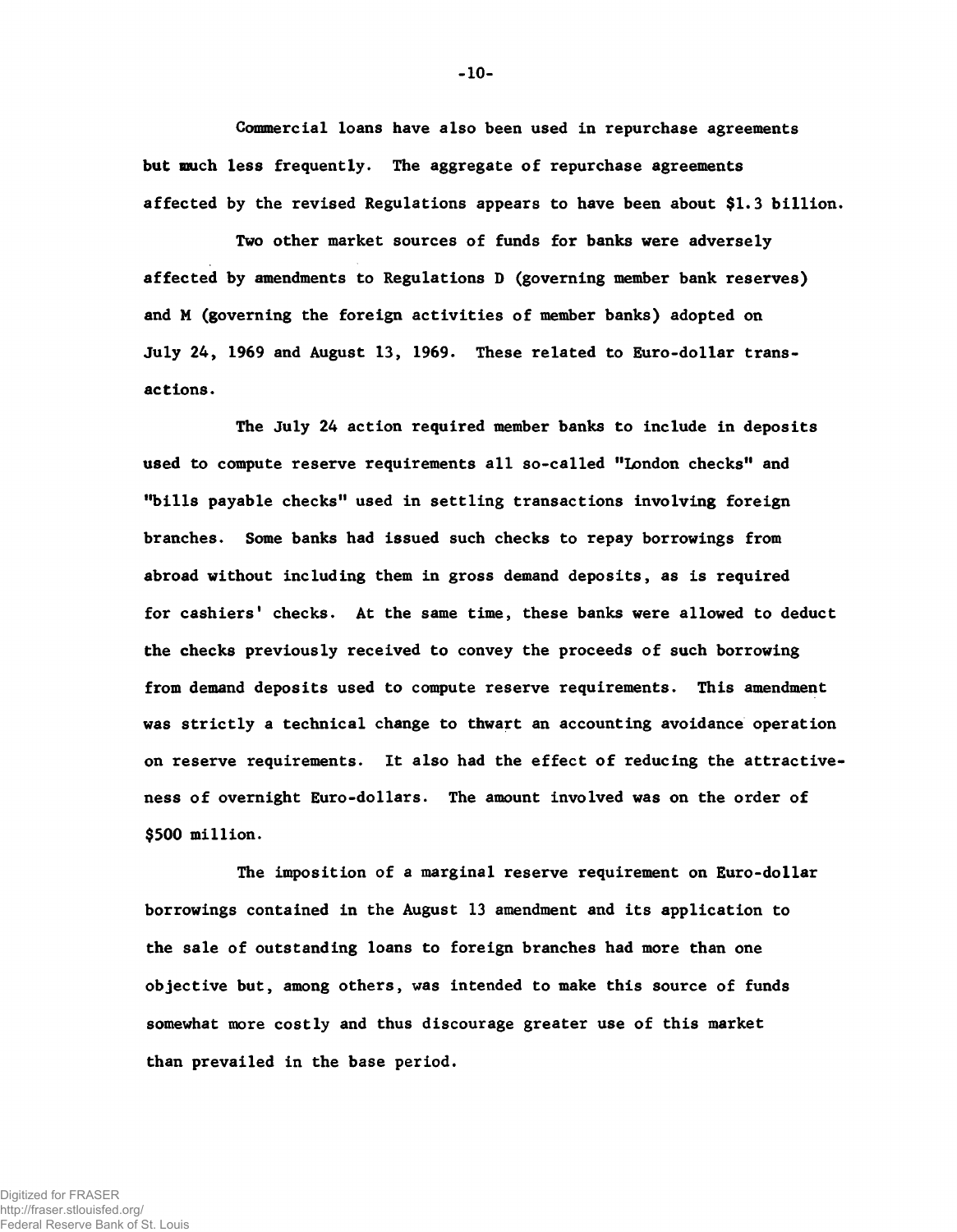Without doubt regulatory policies aimed at insulating the banking system from money and credit markets via rate ceilings or regulations curbing banks' ability to substitute other liabilities for deposits, or to make contingent asset sales, have limited the banking system's ability to serve its customers. This is abundantly clear from the magnitude of the decline in market shares of funds going to banks in 1966 and 1969. The same rate ceilings have hampered the savings and loans and the mutual savings banks from serving their customers, too, although their plight in 1969 has been ameliorated by the operations of FNMA, and the lending policies of the FHLB Board.

The policy of reinforcing monetary restraint by constraining banking's access to money and credit markets may be more controversial than its practical significance in the present situation warrants. But for the long run it clearly raises important issues relating to financial structure and the role of credit policy.

As seen by their proponents today, regulatory constraints have forced a sharp contraction in the rate of bank and other intermediary lending and investment. In particular, Q ceilings by limiting bank access to funds, have led to greater restraint on business loans than would otherwise have occurred and this distributional effect on credit availability was desirable in view of the role of business investment in generating excess demand and inflation. Furthermore, since intermediaries are more efficient in their credit allocative function than direct lenders and markets the reduction of intermediation is the quickest and surest way

-11-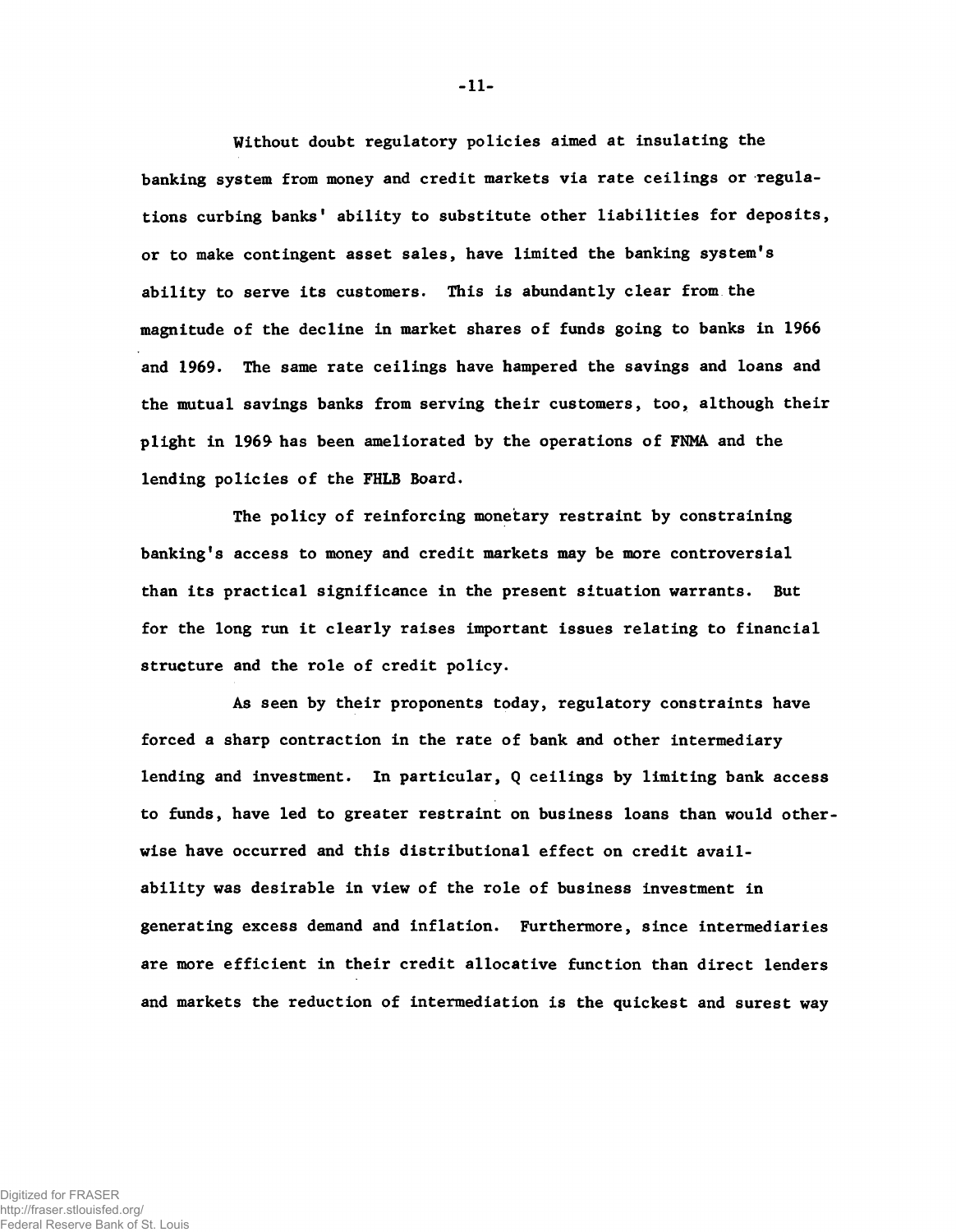to slow and restrict the availability of credit and thus lead to the modification of spending and investment decisions. All of those borrowers who are exclusively dependent on intermediaries encounter credit restraint even though they may be preferred customers. Those borrowers who also have direct access to money and capital markets and non-intermediary funds may shift to these sources of funds but they will rapidly bid up the price and terms for a supply which, in the short run, will become increasingly inelastic.

The main argument against sealing off the intermediaries from the markets starts with the proposition that the effectiveness of restraint is not significantly diluted as a result of its being shifted by an intermediary to the market or another intermediary, however different the incidence. As banks disperse monetary restraint, and they cannot disperse all of it, they force borrowers other than their customers to pay higher prices for credit and to face uncertain availability. Their action in selling assets, raising interest rates paid for funds, entering into repurchase agreements of assets and the like, does not result in the diminution of over-all restraint. Even if intermediaries were given unlimited access to money and credit markets they would themselves be increasingly restrained by the market environment they were creating. The argument continues that the channeling and confinement of restraint to intermediaries and their customers results in the unnecessary dislocation of credit patterns, in inequities in the distribution of credit and inefficiencies in the operation of the financial system.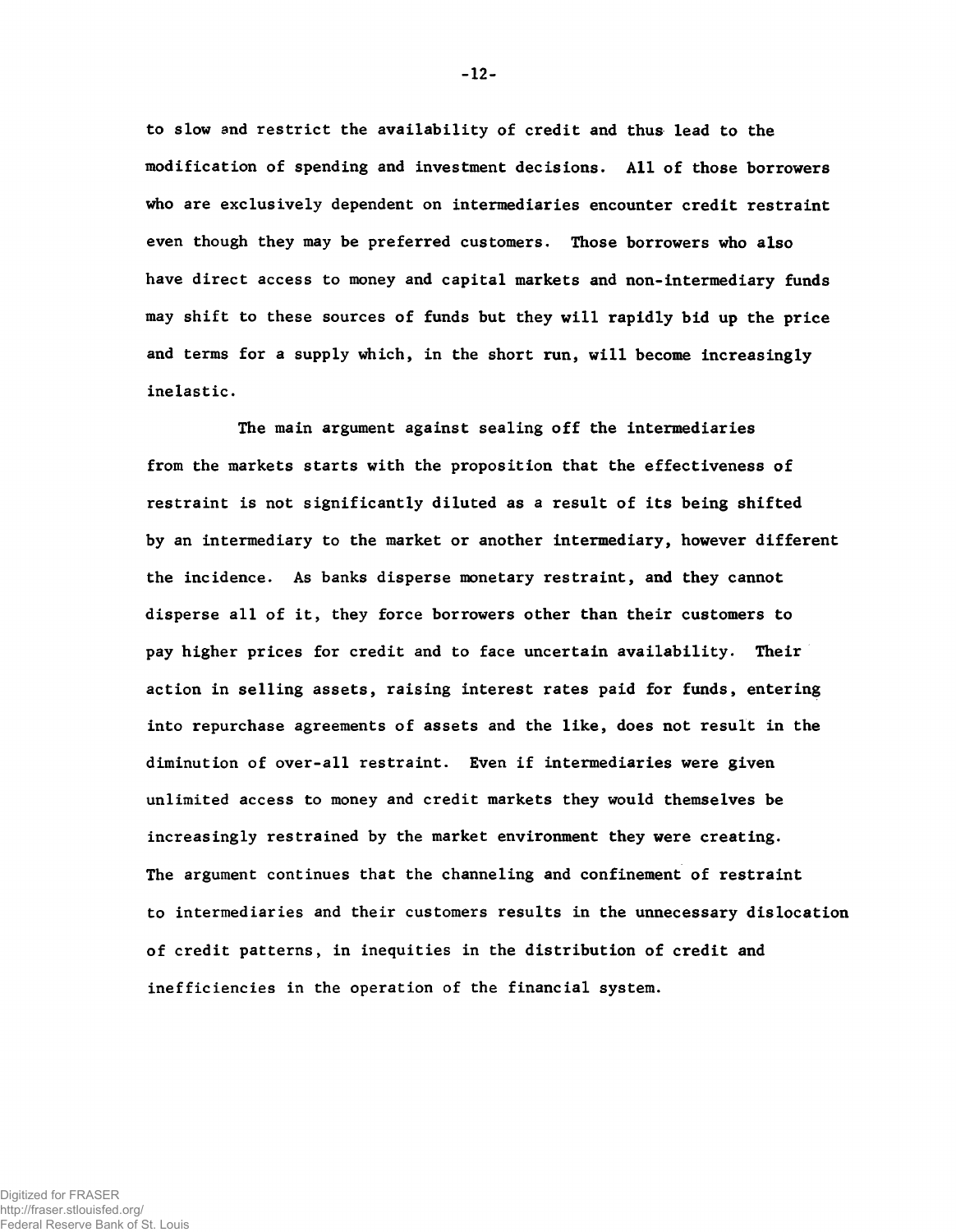The differential effect of forcing intermediaries to contract their lending operations has the most certain and serious effect on smaller customers who do not have significant access to capital and credit markets. Shutting off or restricting the flow of bank credit to large corporate borrowers only means they become more dependent on markets. Taken in conjunction with the expansion of non-depository credit instruments which occurred as CD's ran off this year, some have argued that corporate borrowers were more favorably situated so far as credit availability was concerned as a result of bank disintermediation.

While I am more persuaded to the view that intermediaries should have had more ready access to markets, the contrary position is not without merit from a pragmatic short-run standpoint. However, I believe the real problem is not one of making monetary and credit restraint effective in some given interval but the longer run effect of such tactics on the process of intermediation and the institutions providing this service.

A significant change in the financial environment has occurred in the sixties in the form of a greatly expanded role for intermediation. Liquidity services have been shifted on a large scale to intermediaries or specialized intermediary devices. There has been a resulting relative decline in demand deposits and non-intermediary holdings of non-intermediary debts. If long-run policies are adopted to cut off intermediary access to markets fulfilling their liquidity function will be greatly handicapped. In this view, they are more in need, from a public policy standpoint, of assistance in dispersing restraint rather than constraints on their doing so.

-13-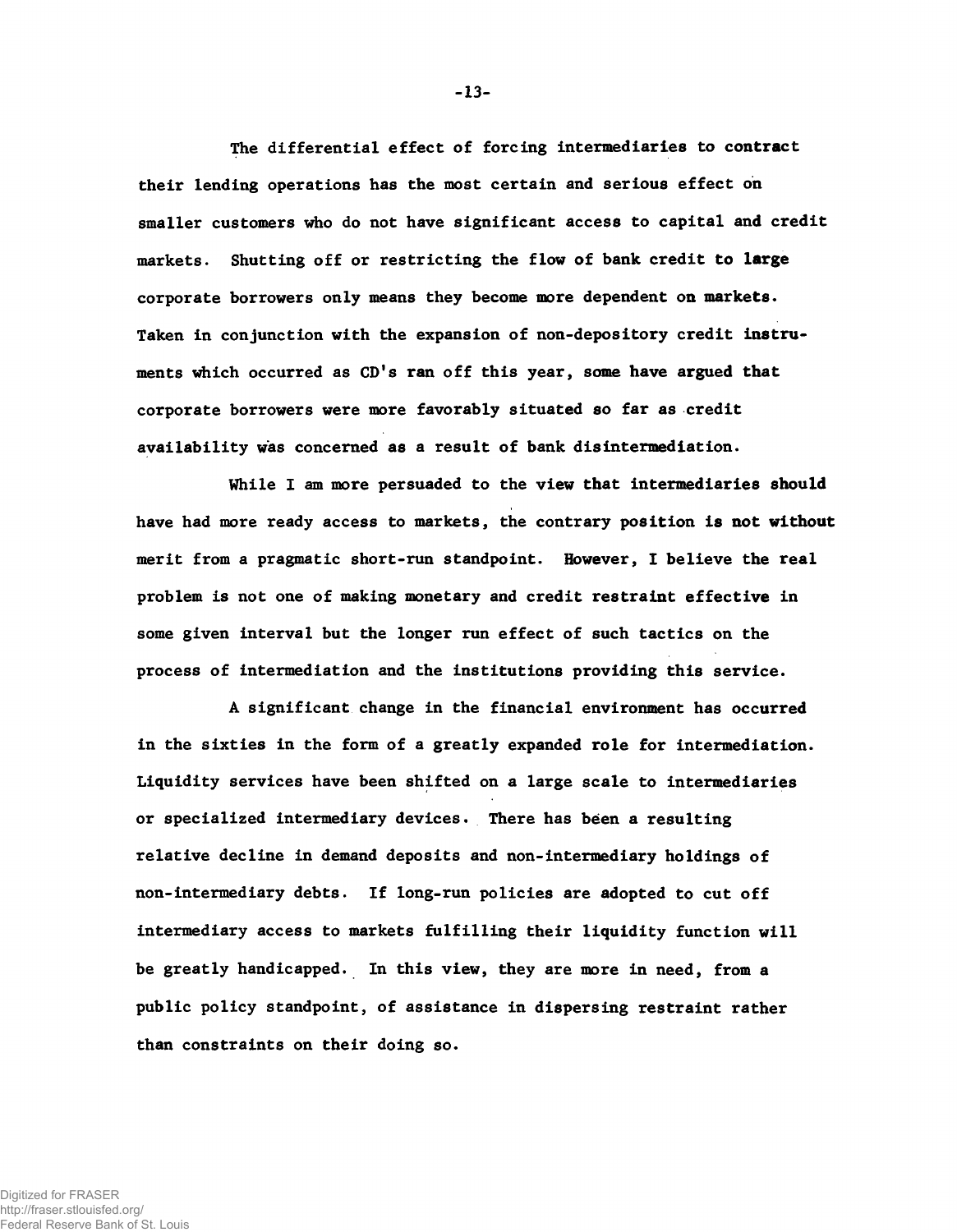As soon as a speaker approaches the subject of the role of monetary and credit aggregates in policy formulation and action, he can expect that most of his listeners will become alert long enough to categorize his views as Friedmanesque, Friedmanite or anti-Friedmanite, and then go back to thinking about something else. For once the speaker is typed there is very limited interest on the part of the listeners, other than that which is vanity oriented, in what he has to say on this well worn subject. Nonetheless, and without attempting to conceal my views, I hope to avoid both categorization and boredom.

If one rejects monetary mysticism, as I would, whether in the form of the "Black Box" or the "tone and feel of the market" he has as alternatives a sterile agnosticism or a belief that monetary linkages are not beyond our expanding analytic capabilities. The most profitable line of approach seems to me to be found in a quantitative scrutiny of changes in the economic and financial environment and the way in which financial variables interact with real variables. These interactions may measure causal influences, responses to such influences, or be mere reflections of the changes in spending and investment decisions or in their timing. In any event, before specifying a role for a particular monetary or credit aggregate, whether that role be the target for policymakers or the measure of policy by outside observers, it is helpful to have as much understanding of the nature and limitations of the underlying data as is necessary to avoid misuse and misinterpretation. Take the narrowly defined money supply as an example.

-14-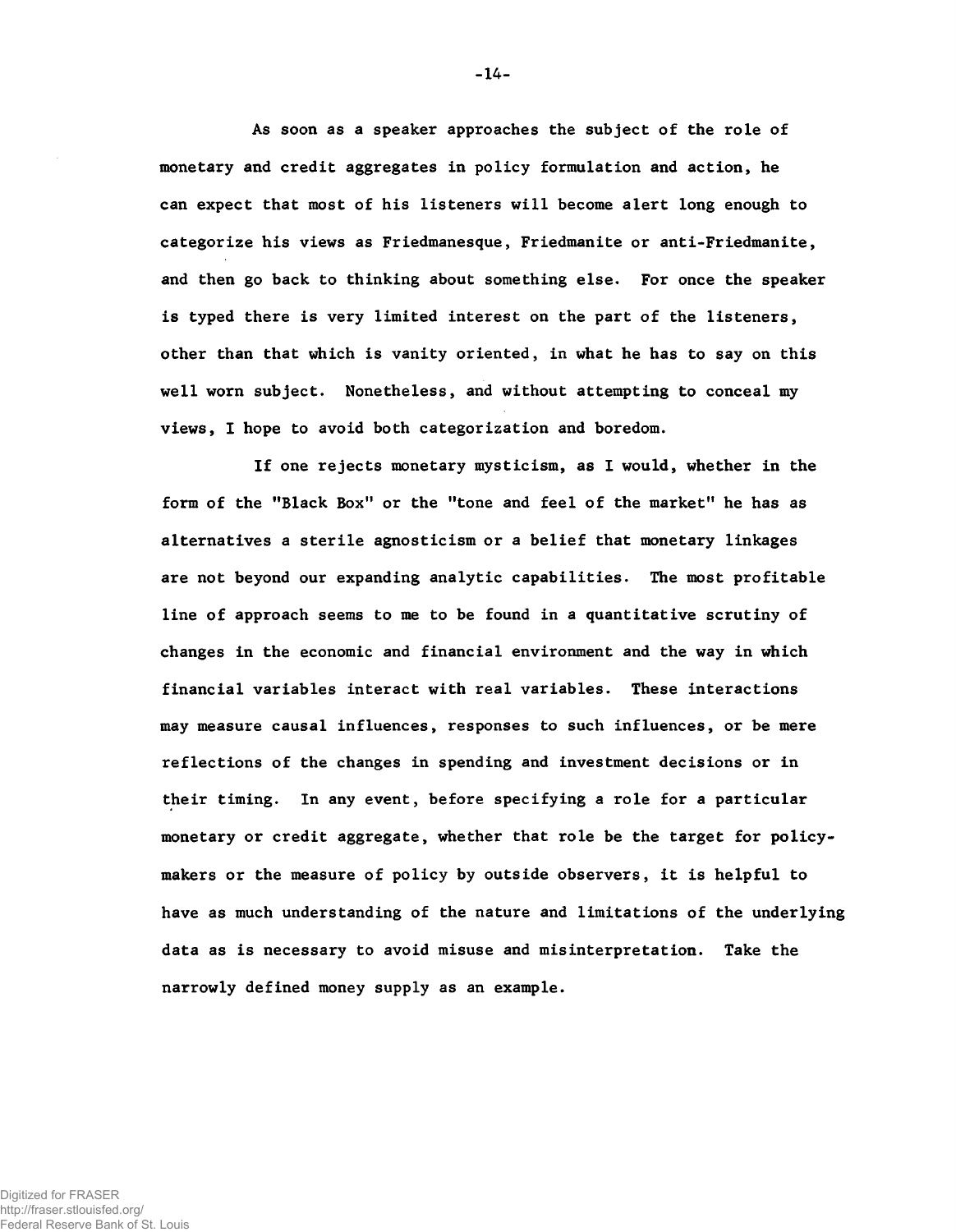The popular assumption is that money has the same form and meaning for monetary guidance or interpretation--whether it be coin, currency or demand deposits. Coin is not a very important component in the money supply but it is the only one showing relative growth in this decade (about 25 per cent relative to GNP or consumer expenditure). The reasons are more or less obvious--the very large growth of meter hoards, silver smelting, foreign usage, and Kennedy halves in bureau drawers. It is hard to see much of monetary significance in any of these uses.

Currency stock and demand deposits have declined about 40 per cent relative to GNP or consumer expenditure in the past 15 years. The relative decline in currency is due to the expansion in consumer checking accounts, $\frac{1}{2}$  charge accounts, and credit cards. Non-cash sales make up over two-thirds of the transactions of many of our largest retailers. Convenience credit is widely available via vendors' credit facilities and, more recently, through bank and the expanded role of oil company and travel and entertainment cards. It has been estimated that in 1970 there will be at least 50 million bank credit cards in use. The evidence that currency is playing a diminishing role is observable today--it will become more and more apparent as payment patterns change in the coming years.

Net demand deposits--and I should emphasize the "net"— reflect predominantly the declining transaction demand for money. $\frac{2}{r}$ 

<sup>1/</sup> There are between 70 and 75 million today, and the number is growing twice as fast as the population.

*<sup>2/</sup>* Parenthetically, the netting of demand deposits which is essential to avoid double counting of items in the process of collection was exposed this year as being vulnerable to the process of reserve requirement avoidance. While the idea of avoiding taxes is commonplace, avoiding reserve requirement by increasing items in the process of collection was so unexpected in some quarters as to be non-credible. The difference between gross and net demand is large--the latter is roughly 75 per cent of the former today--and has been growing as turnover rates have been rising.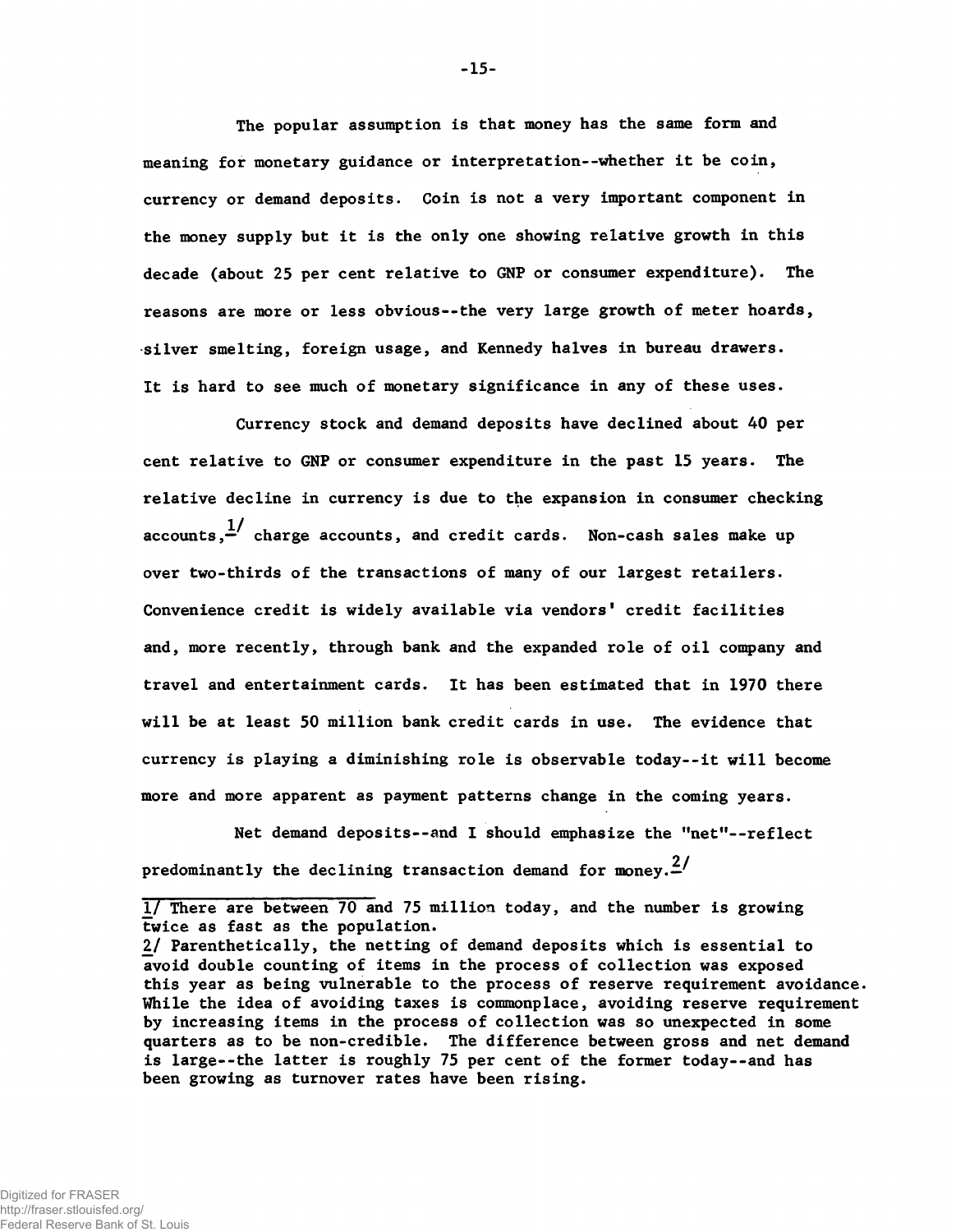Nonfinancial business holdings of demand deposits and currency are no higher today than they were in the early fifties--and many corporate treasurers would regard this average showing as a poor performance. Actually corporate balances today probably reflect more than anything else compensating balance requirements for check processing, loan and other banking services. Theoretically, a skilled money-managing treasurer, unhampered by compensating balance requirements, could manage his firm's checking account so that toward each day's end he would know if he had a balance large enough to cover the transaction costs for an overnight investment. And if he had, his resultant late-day investment action might, under certain circumstances, indirectly turn out in effect to be lending that residual in his account to his own bank. Electronic facilities for check processing will make possible much closer management of cash positions, particularly if scheduled credit transfers become commonplace.

The best information we have on the ownership of the demand deposit component of the money supply is none too good, but it indicates that households own about \$70-75 billion, nonfinancial businesses \$45 billion, financial business \$15 billion, and State and local governments \$13 billion. About \$4 billion is in foreign accounts. It is safe to say that all professionally-managed accounts are at or near minima established by banking rules or practices.

Households are managing their money position more closely, too- many use a fee-no-minimum balance-type account. Individuals have become

-16-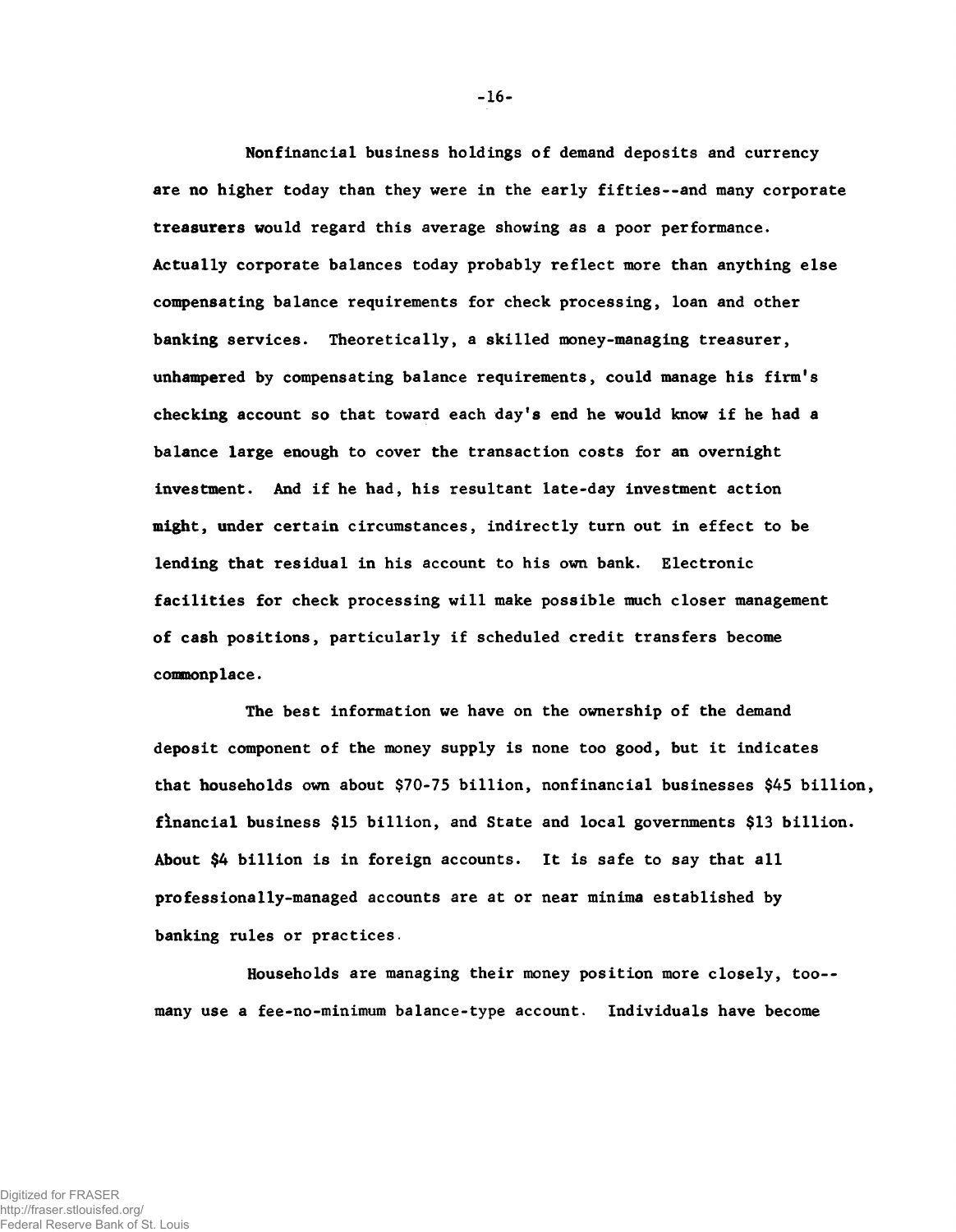increasingly sensitive to interest costs and interest yields. Their response to the promotional efforts on the advantages of time and savings accounts has been to progressively reduce demand balances to the minimum levels consistent with the timing of income receipts.

The June 1968 Summary of Accounts and Deposits reported 79,069,000 I.P.C. demand accounts. Sixty-four million of these had balances of less than \$1,000 and an average account size of \$240. From data presently available, business and corporate accounts cannot be distinguished from personal accounts in this group but it is hardly likely there were a significant number of business accounts with balances of less than \$1,000. In any event, 80 per cent of the demand deposit accounts of individuals, partnerships and corporations with an average balance of \$240 could hardly provide any significant liquidity for their owners.

High demand deposit turnover rates are additional evidence to me that demand deposits are held overwhelmingly for transaction purposes and that liquidity needs are largely satisfied by near monies of one type or another. In New York, for example, where superactive financial and business accounts dominate transactions, turnover has been on the order of 2-1/2 to 3 times per week for the past year. It is now running 1.3 times a week in six other major cities where similar influences are important. In the nation outside of these cities turnover is about .75 times per week and has been rising steadily for some time. Even though many of the 233 cities covered by these data are relatively unaffected by hyper-active accounts, virtually none has an average turnover rate of less than .3 per week.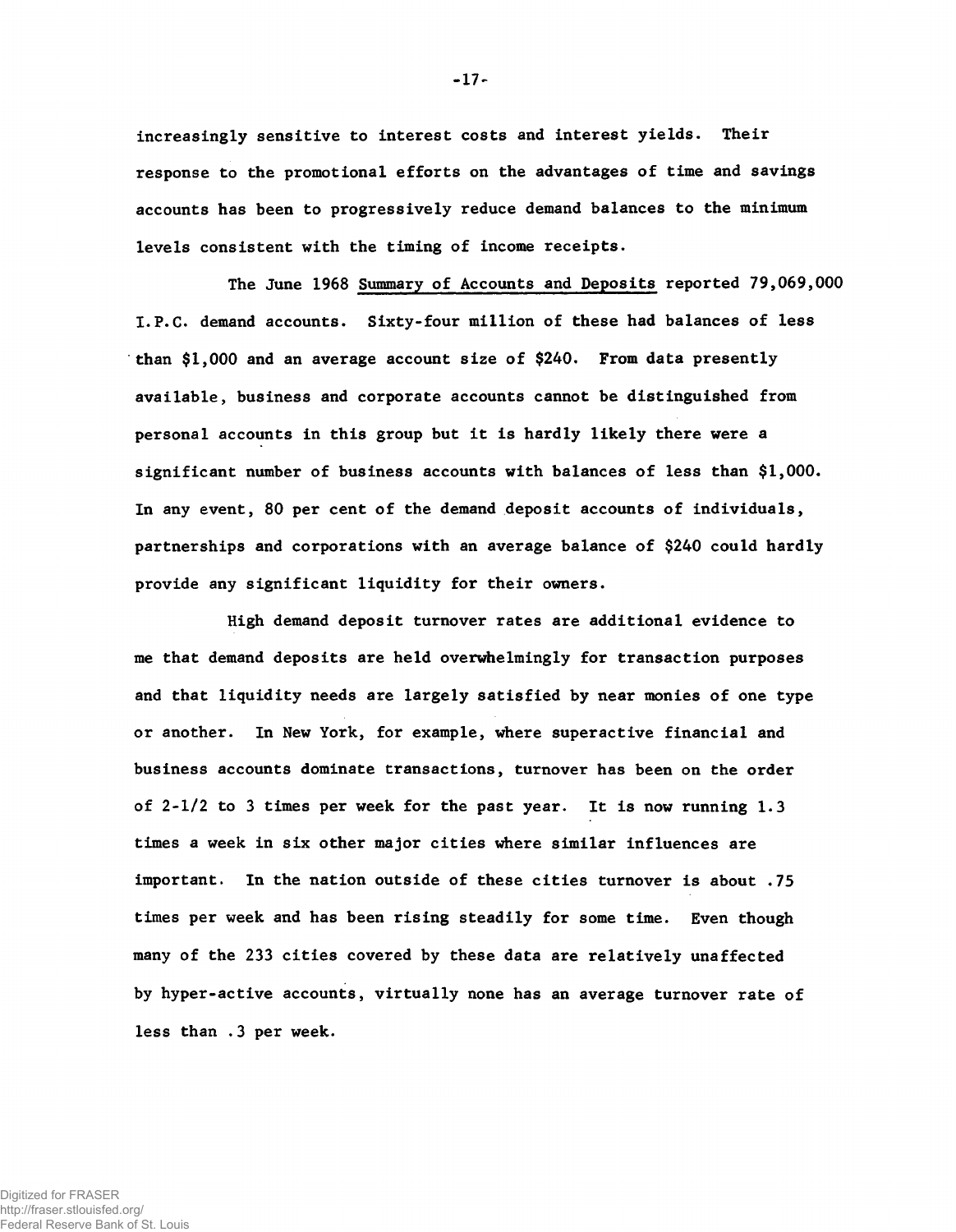It would be tempting to conclude, perhaps, that the central bank's control over economic activity is heightened by these developments, and that the money supply is becoming an increasingly useful guide to the effect of central bank actions on money income. For it might appear that the kind of trends I have been describing are converting the public's demand for money into the kind of functional relationship to money income that Irving Fisher popularized. It seems to me, however, that such a conclusion is unwarranted, at least as it pertains to conventional central banking in the United States. In the first place, while the public's money holdings are increasingly for transaction purposes, I do not believe that there is a stable functional relationship between the public's demand for money and its income or transactions. Thus, even if we could successfully control the money supply narrowly defined, this would not by itself give us a handle with which to control the volume of transactions. In addition, the Federal Reserve does not directly determine the money supply; the instruments it manipulates are reserve requirements, discount rates, open market operations, and ceiling rates on time deposits. These actions serve initially to augment or diminish liquidity positions of the banks and the public. The public's reaction is most clearly observable in the change in its holdings of such nonmonetary assets as time deposits, savings and loan shares and of market instruments as these are channels of fundamental importance in communicating monetary processes to the real sectors of the economy. The impact of monetary policies on the money supply are not felt until later, when the

Digitized for FRASER http://fraser.stlouisfed.org/ Federal Reserve Bank of St. Louis  $-18-$